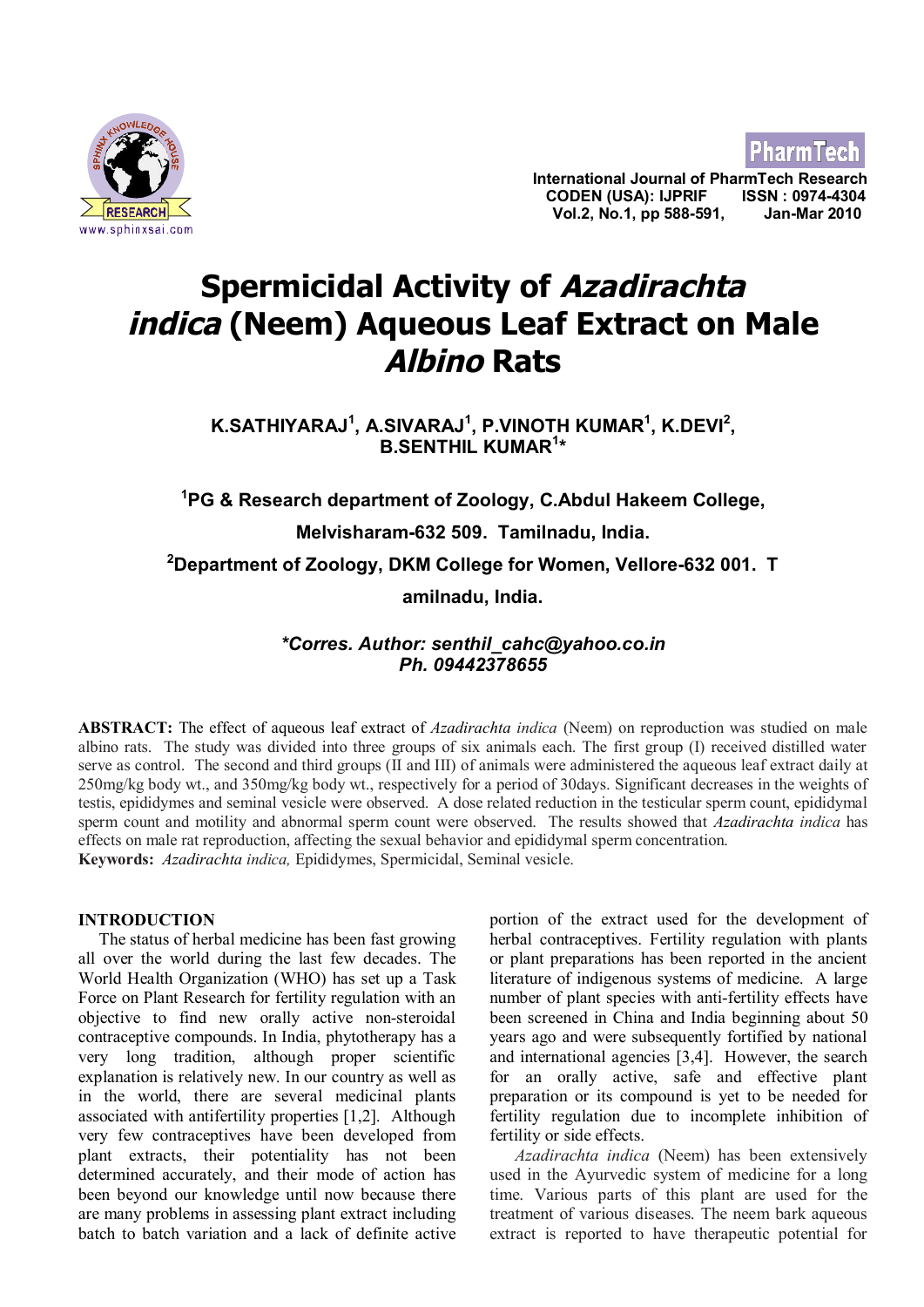controlling gastric hypersecretion and gastroduodenal ulcer (5). A dental gel formulation containing neem extract has been reported to reduce oral infections, plaque index, and bacterial count (6,7). The medicinal utilities have been described especially for neem leaf (8) and its constituents are reported to exhibit immunomodulatory, anti-inflammatory, antihyperglycemic, antiulcer, antifungal, antibacterial, antimutagenic, anticarcinogenic, nematicidal, antimalarial, antiviral, insecticidal, and antioxidant properties (8,9).

 The present study was carried out to test the efficacy spermicidal activity of aqueous leaf extraxt of *Azadirachta indica* (Neem) on male albino rats.

#### **MATERIALS AND METHODS Plant material**

 The leaves of *Azadirachta indica* (Neem) (*Meliaceae*) were collected in and around Vellore District, Tamilnadu, India. The plant materials were cleaned with distilled water and shade dried at room temperature and authenticated (No.CAHC/06/2008) by Dr.B.Annadurai, Department of Botany, C. Abdul Hakeem College, Melvisharam, Vellore Dt, Tamil Nadu., and voucher specimens were kept at the Department of Botany, C. Abdul Hakeem College, Melvisharam. The shade dried plant material was powdered by using electric blender.

#### **Plants extract preparation**

 100gms of the dried powdered leaves of *Azadirachta indica* (Neem) was taken and mixed with 500ml of distilled water and magnetically stirred in a container for overnight at room temperature. The residue was removed by filtration and the aqueous extracts were lipolization and concentrated under vacuum to get solid yield 10%.

#### **Animals**

 Adult male Wistar rats weighing around 180-200g were purchased from Tamilnadu Veterinary and Animal Sciences University, Chennai, India. The animals were kept in polypropylene cages (three in each) at an ambient temperature of  $25\pm2\degree$ C and 55-65% relative humidity  $12\pm1$  hr light and dark schedule was maintained in the animal house till the animals were acclimatized to the laboratory conditions, and were fed with commercially available rat chow (Hindustan Lever Ltd., Bangalore. India) and had free access to water. The experiments were designed and conducted in accordance with the institutional guidelines.

# **Experimental design**

**Group I:** Control rats.

**Group II:** The rats were treated with *Azadirachta indica* aqueous leaf extract (250 mg/kg body wt.,) for 30 days.

**Group III:** The rats were treated with *Azadirachta indica* aqueous leaf extract (350 mg/kg body wt.,) for 30 days.

## **Estimation of sperm motility and count**

The spermatozoa were obtained by making small cuts in caudae epididymis and vasdeferens placed in 1ml of modified Krebs Ringer-bicarbonate buffer (pH 7.4). The sperm suspension was evaluated for sperm content, percent motility. The percent motility was determined by the progressive and non-progressive movements of sperms observed under a compound microscope. The sperm count was determined under a Neubauer haemocytometer (10,11). To evaluate the spermatozoa abnormalities, the sperm suspension was stained with eosin; smears were made on slides, airdried and made permanent.

#### **Serum testosterone**

 Serum levels of testosterone were assayed in duplicate using specific RIA method (12). Serum samples were separated by standard procedure and stored at  $-20^{\circ}$ C for subsequent analysis.

## **RESULTS**

 During the treatment with *Azadirachta indica* leaf extract, no significant clinical and behavioral changes were observed in both group II and group III animals. The treatment of rats with plant extract caused no effect on the body weight of the animals; weight gain was normal in all the experimental groups. The treatment with *Azadirachta indica* aqueous leaf extract treated rats caused a highly significant  $(P<0.001)$ decrease in the accessory sex organ weights, namely testis, epididymis and seminal vesicle in all treated groups. The group III animals the sex organ weights were highly reduced (P<0.001) when compared to the group II as well as group I (Normal) animals.

 A highly significant decline (P<0.001) in serum testosterone was observed in both groups when compared to the group I control animals.

 The sperm of the control rats had normal counts, motility, and morphology (Table:1). In *Azadirachta indica* aqueous leaf extract treated rats the cauda epididymidal sperm parameters showed evidence of dose dependent toxicity. The sperm counts were significantly (P<0.001) decreased in group II and group III animals (Table-1).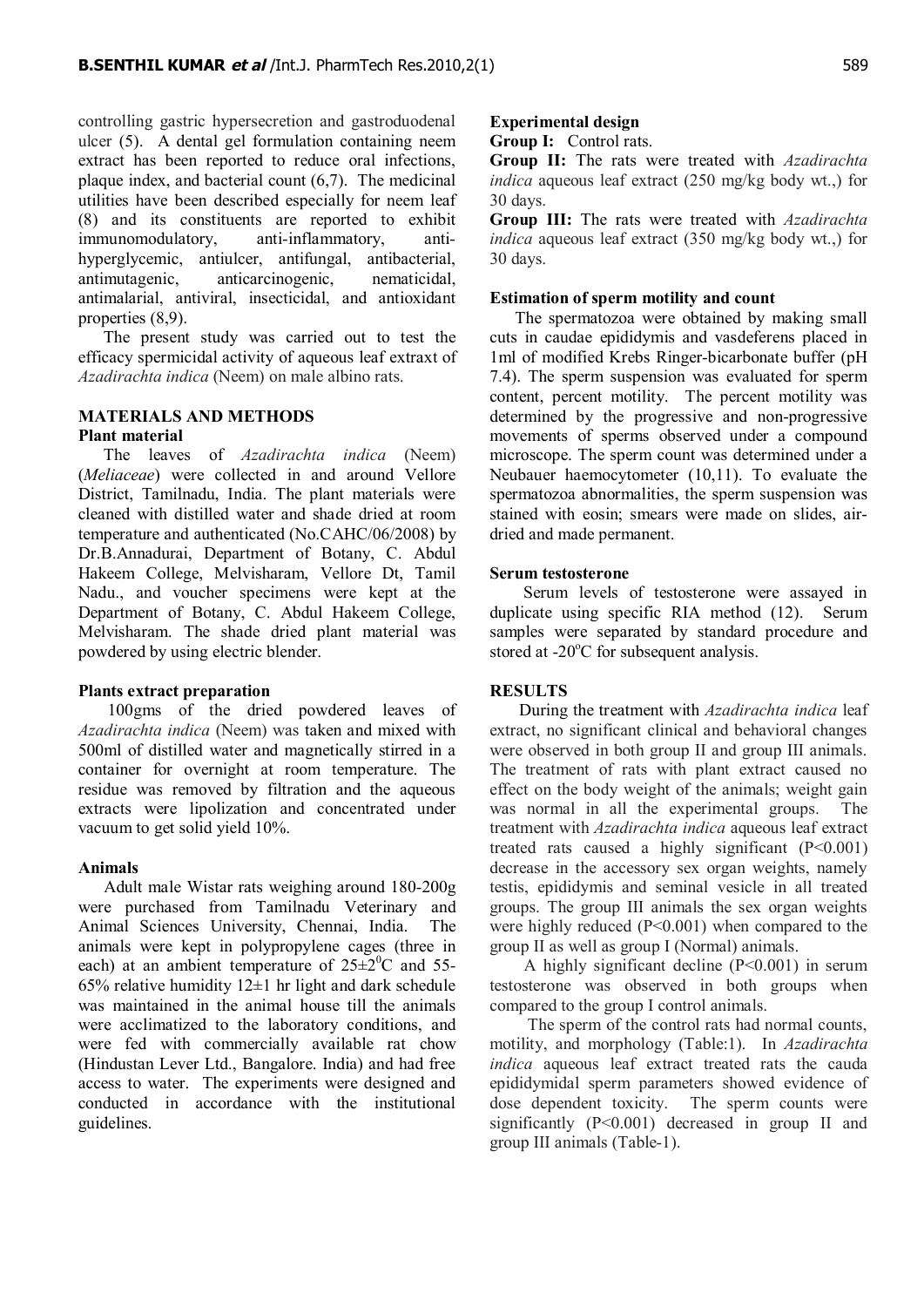| Treatment                                                                       | Body weight                    |                                       | Reproductive organ weight<br>$mg/100g$ bd wt) |                                                                   |                                  | Serum<br>testosterone<br>ng/ml             | Total count<br>m/ml                           | Motile<br>$\%$                            | Abnormal<br>Tail<br>HD                  |                                           |
|---------------------------------------------------------------------------------|--------------------------------|---------------------------------------|-----------------------------------------------|-------------------------------------------------------------------|----------------------------------|--------------------------------------------|-----------------------------------------------|-------------------------------------------|-----------------------------------------|-------------------------------------------|
|                                                                                 | Initial                        | final                                 | Testis                                        | Epididymis                                                        | seminal<br>vesicle               |                                            |                                               |                                           | $\frac{0}{0}$                           |                                           |
| Group-I<br>Control<br><b>Group II</b>                                           | $185 \pm 2.55$<br>$187 + 3.74$ | $207\pm4.02$<br>$205 \pm 5.5^{\circ}$ | $990 \pm 10.2$                                | $485 \pm 6.2$<br>$862.2 \pm 4.45^{\circ}$ 4.28 $\pm 1.25^{\circ}$ | $510\pm2.73$<br>$478 \pm 3.56^a$ | $4.67\pm0.27$<br>$2.26\pm0.40^{\text{ a}}$ | $7.8 \pm 2.62$<br>$5.6 \pm 4.61$ <sup>a</sup> | $94\pm1.93$<br>$65 \pm 6.17$ <sup>a</sup> | $1 \pm 0.01$<br>$10\pm1.2$ <sup>a</sup> | $1 \pm 0.01$<br>$9 \pm 1.02$ <sup>a</sup> |
| $(250 \text{ mg/kg})$<br>Body wt)<br><b>Group III</b><br>(350mg/kg)<br>Body wt) | $192 \pm 2.6$                  | $202 \pm 2.5^{\mathrm{b}}$            | $642 \pm 6.8$ <sup>a</sup>                    | $384\pm5.8^{\text{a}}$                                            | $424 \pm 2.1^a$                  | $0.98\pm0.14^{\text{a}}$                   | $3.8 \pm 5.78$ <sup>a</sup>                   | $35\pm8.21$ <sup>a</sup>                  | $18\pm4.2^{\text{a}}$                   | $20\pm 4.7^{\text{a}}$                    |

#### **Table – 1 : Antifertility effect of** *Azadirachta indica* **(neem) aqueous leaf extract on male albino rats.**

Data are expressed as Mean ±S.E.M of 6 individual observations. <sup>a</sup> Significant (P<0.001). <sup>b</sup> non significant. Group II and Group III were compared to Group I (Control).

In group III animals the sperm count were very much reduced when compared to the group II as well as control animals. The sperm motility was very much inhibited both group II and group III animals (Table:1). More than 50% of the sperm had abnormal morphologies of various kinds, which included globose head, coiling of tails, fusion of tails of two or more sperm etc., were observed. The plant extract intoxication exerted a significant (P<0.001) decrease epididymal sperm concentration and sperm progress motility. The live/dead sperm count was increased in both group II and group III animals. The reduction of sperm count and sperm motility were significantly (P<0.001) higher in plant extract 350 mg/kg body wt., (Group III) treated animals when compared to 250 mg/kg body wt., (Group II) and control animals.

#### **DISCUSSION**

 Treatment with the extract (dose 250 mg/kg body weight and 350 mg/body weight for 30 days) was highly effective in producing reversible functional sterility. The drug treated male rats clearly indicates that the drug caused structural and functional alteration in testes, epididymides and seminal vesicle. Interestingly, it was observed that sperm morphology remained unaltered in placebo- as well as drug treated animals. Depletion of sperm count in the drug treated animals suggests alteration in sperm production in the testes. Decrease in sperm motility suggests alteration of sperm maturation in the epididymides. Changes in both sperm count and motility resulted in complete infertility within 30days. This resulted in abnormal sperm functions which ultimately gave rise to complete male sterility.

 Among the plant based contraceptives, inhibition of male fertility after administration of natural substances has been related to decreased spermatozoa density (13). Also, for male contraception, it is not necessary to stop spermatogenesis, but rather to eliminate the fertilizing ability of the spermatozoa by causing changes in the morphology or in the function of the sperm (14). By the treatment employed in this study, no toxic effect was produced in the pituitary gland, which is directly involved on the development and functioning of the male reproductive system (15) nor in the reproductive organs.

 In conclusion, our results in suggest that *Azadirachta indica* leaf extract treatment and durations employed in the present study causes marked alterations in the male reproductive organs and that the alterations are reversible after cessation of treatment. Treatment also had a reversible effect on suppression of fertility in males. Further, no toxic effects could be detected in treated rats.